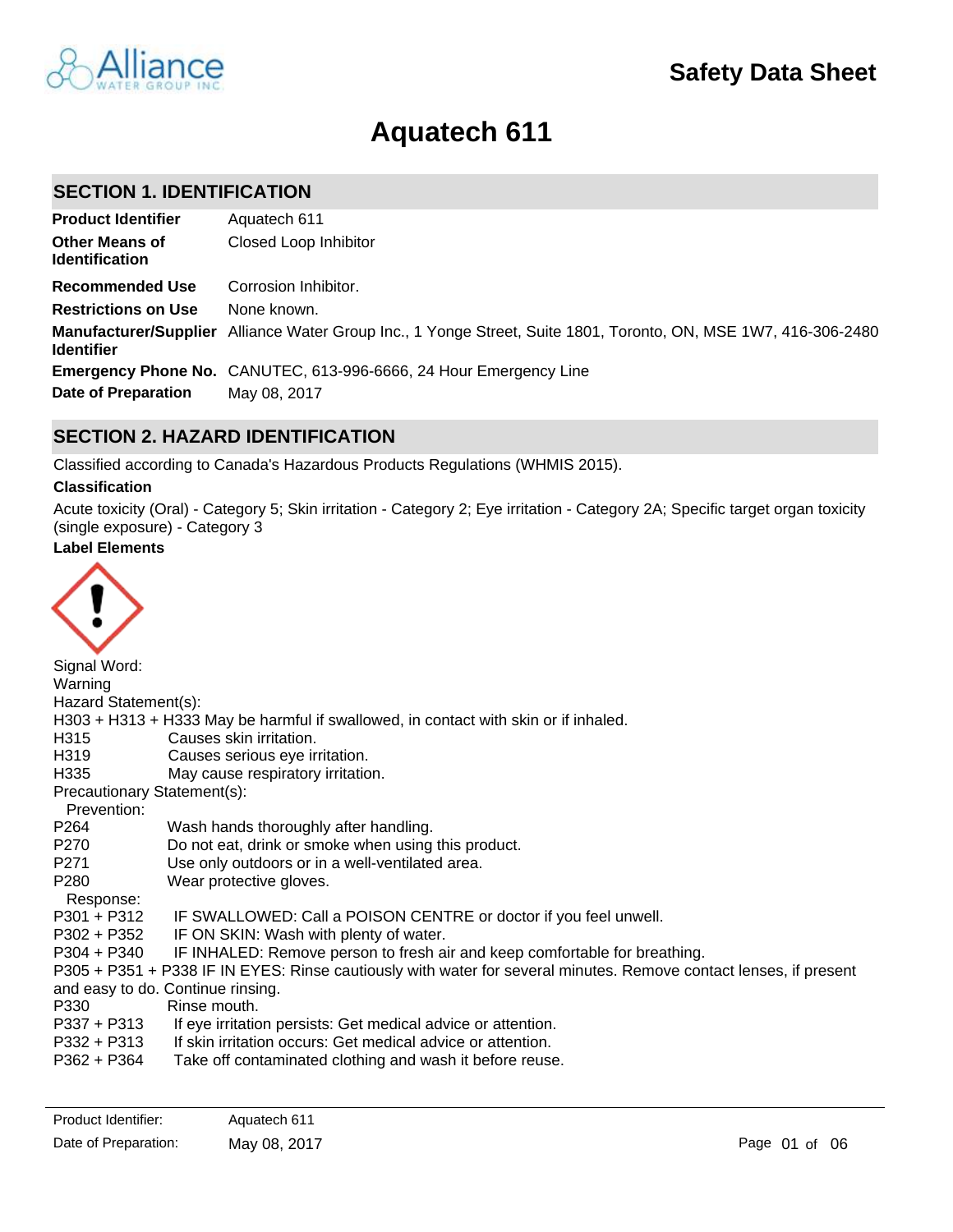Storage:

Disposal:

P403 + P233 Store in a well-ventilated place. Keep container tightly closed.

P501 Dispose of contents and container in accordance with local, regional, national and international

#### regulations. **Other Hazards**

None known.

# **SECTION 3. COMPOSITION/INFORMATION ON INGREDIENTS**

#### Mixture:

| <b>Chemical Name</b> | <b>CAS No.</b> | %   | <b>Other Identifiers</b> |
|----------------------|----------------|-----|--------------------------|
| <b>Morpholine</b>    | 110-91-8       | 1-5 | <b>NDA</b>               |
| Sodium Molybdate     | 7631-95-0      | 1-5 | NDA                      |

# **SECTION 4. FIRST-AID MEASURES**

#### **First-aid Measures**

#### **Inhalation**

Take precautions to ensure your own safety before attempting rescue (e.g. wear appropriate protective equipment). Remove source of exposure or move to fresh air. Get medical advice or attention if you feel unwell or are concerned.

#### **Skin Contact**

Avoid direct contact. Wear chemical protective clothing if necessary. Take off immediately contaminated clothing, shoes and leather goods (e.g. watchbands, belts). Wash with plenty of water. Get medical advice or attention if you feel unwell or are concerned.

#### **Eye Contact**

Rinse cautiously with water for several minutes. Remove contact lenses, if present and easy to do. Continue rinsing. If eye irritation persists, get medical advice or attention.

#### **Ingestion**

Rinse mouth with water. Never give anything by mouth if person is rapidly losing consciousness, or is unconscious or convulsing. Do not induce vomiting. Do not induce vomiting. If vomiting occurs naturally, lie on your side in the recovery position. Rinse mouth with water again. Immediately call a Poison Centre or doctor.

#### **First-aid Comments**

Get medical advice or attention if you feel unwell or are concerned. Some of the first-aid procedures recommended here require advanced first-aid training.

#### **Most Important Symptoms and Effects, Acute and Delayed**

None known.

#### **Immediate Medical Attention and Special Treatment**

**Special Instructions** Not applicable.

**Medical Conditions Aggravated by Exposure**

None known.

# **SECTION 5. FIRE-FIGHTING MEASURES**

#### **Extinguishing Media**

### **Suitable Extinguishing Media**

Not combustible. Use extinguishing agent suitable for surrounding fire. Use water to keep non-leaking, fire-exposed containers cool.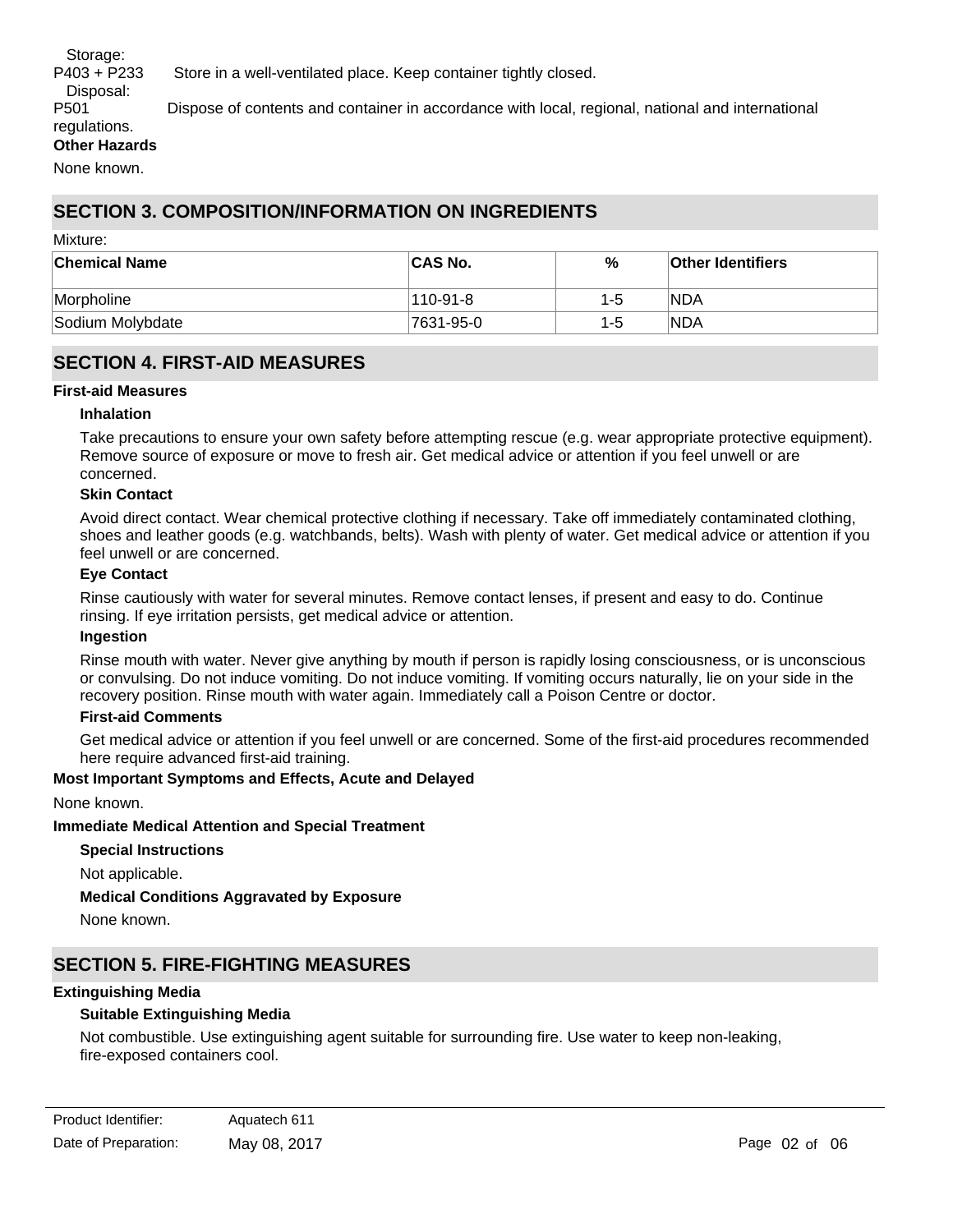### **Unsuitable Extinguishing Media**

None known.

#### **Specific Hazards Arising from the Product**

Does not burn. Can ignite if strongly heated.

#### **Special Protective Equipment and Precautions for Fire-fighters**

No special precautions are necessary.

Fire-fighters should enter area wearing specialized protective equipment. (Bunker Gear will not provide adequate protection.) a full-body encapsulating chemical protective suit with positive pressure SCBA may be necessary.

# **SECTION 6. ACCIDENTAL RELEASE MEASURES**

#### **Personal Precautions, Protective Equipment, and Emergency Procedures**

Use the personal protective equipment recommended in Section 8 of this safety data sheet. Do not touch damaged containers or spilled product unless wearing appropriate protective equipment. Increase ventilation to area or move leaking container to a well-ventilated and secure area. Remove or isolate incompatible materials as well as other hazardous materials.

#### **Environmental Precautions**

No special precautions are necessary. It is good practice to prevent releases into the environment.

#### **Methods and Materials for Containment and Cleaning Up**

Cover the spill surface with the appropriate type of foam to reduce the release of vapour. Contact emergency services and manufacturer/supplier for advice. No special clean-up methods are necessary.

# **SECTION 7. HANDLING AND STORAGE**

#### **Precautions for Safe Handling**

Prevent accidental contact with incompatible chemicals. No special handling precautions are necessary. It is good practice to: avoid breathing product; avoid skin and eye contact and wash hands after handling.

#### **Conditions for Safe Storage**

No special requirements for storage area. Separate from incompatible materials (see Section 10: Stability and Reactivity). Protect from conditions listed in Conditions to Avoid in Section 10 (Stability and Reactivity). Comply with all applicable health and safety regulations, fire and building codes.

## **SECTION 8. EXPOSURE CONTROLS/PERSONAL PROTECTION**

#### **Control Parameters**

Not available.

Consult local authorities for provincial or state exposure limits.

#### **Appropriate Engineering Controls**

General ventilation is usually adequate. For large scale use of this product: use local exhaust ventilation, if general ventilation is not adequate to control amount in the air.

# **Individual Protection Measures**

#### **Eye/Face Protection**

Wear chemical safety goggles and face shield when contact is possible.

#### **Skin Protection**

In case of an emergency (e.g. an uncontrolled release): wear a chemical splash suit and respiratory protection. Wear chemical protective clothing e.g. gloves, aprons, boots. Neoprene rubber.

#### **Respiratory Protection**

Not usually required when working with small quantities. For non-routine or emergency situations: wear a NIOSH approved self-contained breathing apparatus (SCBA) or supplied air respirator.

# **SECTION 9. PHYSICAL AND CHEMICAL PROPERTIES**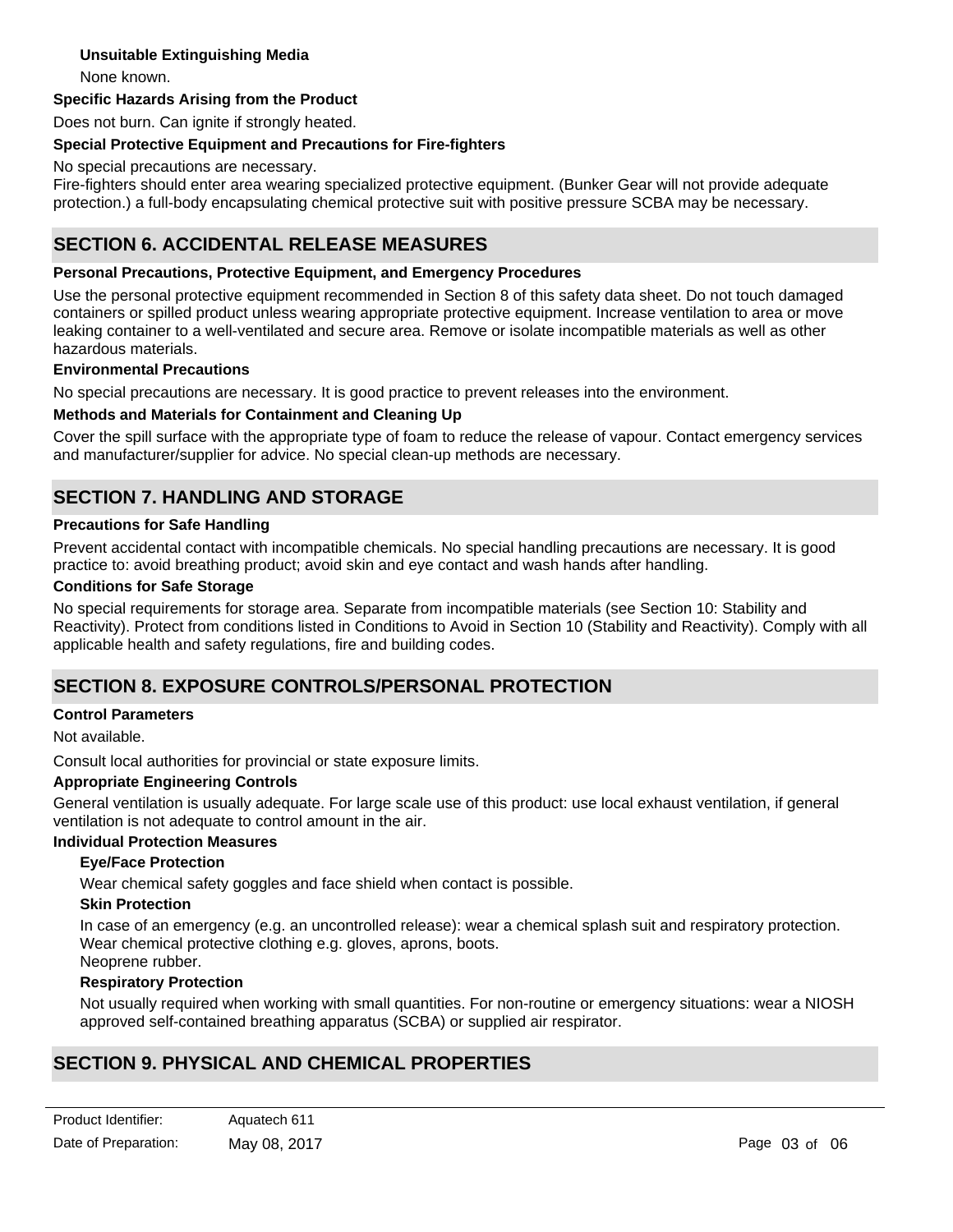# **Basic Physical and Chemical Properties**

| Appearance                                                   | Colourless liquid.                                 |
|--------------------------------------------------------------|----------------------------------------------------|
| <b>Odour</b>                                                 | Ammonia-like                                       |
| <b>Odour Threshold</b>                                       | Not available                                      |
| рH                                                           | $11.0 - 12.0$                                      |
| <b>Melting Point/Freezing Point</b>                          | $<$ -5 °C (melting); $<$ -5 °C (freezing)          |
| <b>Initial Boiling Point/Range</b>                           | 100 °C                                             |
| <b>Flash Point</b>                                           | Not available                                      |
| <b>Evaporation Rate</b>                                      | Not available                                      |
| <b>Flammability (solid, gas)</b>                             | Not applicable (liquid).                           |
| <b>Upper/Lower Flammability or</b><br><b>Explosive Limit</b> | Not available (upper); Not available (lower)       |
| <b>Vapour Pressure</b>                                       | 18 mm Hg                                           |
| Vapour Density (air = 1)                                     | Not available                                      |
| <b>Relative Density (water = 1)</b>                          | 1.03                                               |
| <b>Solubility</b>                                            | Soluble in water                                   |
| <b>Partition Coefficient,</b><br>n-Octanol/Water (Log Kow)   | Not available                                      |
| <b>Auto-ignition Temperature</b>                             | Not available                                      |
| <b>Decomposition Temperature</b>                             | Not available                                      |
| <b>Viscosity</b>                                             | Not available (kinematic); Not available (dynamic) |
| <b>Other Information</b>                                     |                                                    |
| <b>Physical State</b>                                        | Liquid                                             |
| <b>Critical Temperature</b>                                  | Not available                                      |
|                                                              |                                                    |

# **SECTION 10. STABILITY AND REACTIVITY**

### **Reactivity**

Not reactive under normal conditions of use.

#### **Chemical Stability**

Normally stable. Unstable under certain conditions - see Conditions to Avoid.

#### **Possibility of Hazardous Reactions**

None expected under normal conditions of storage and use.

#### **Conditions to Avoid**

Prolonged exposure to high temperatures. Open flames, sparks, static discharge, heat and other ignition sources. May react with oxidizers.

#### **Incompatible Materials**

Oxidizing agents (e.g. peroxides).

### **Hazardous Decomposition Products**

Corrosive, oxidizing nitrogen oxides.

# **SECTION 11. TOXICOLOGICAL INFORMATION**

### **Likely Routes of Exposure**

Eye contact; ingestion; skin contact.

#### **Acute Toxicity**

| <b>Chemical Name</b> | LC50                 | LD50 (oral)     | LD50 (dermal)       |
|----------------------|----------------------|-----------------|---------------------|
| Morpholine           | 8 mg/L (rat) (4-hour | 500 mg/kg (rat) | 1910 mg/kg (rabbit) |

| Product Identifier:  | Aquatech 611 |
|----------------------|--------------|
| Date of Preparation: | May 08, 2017 |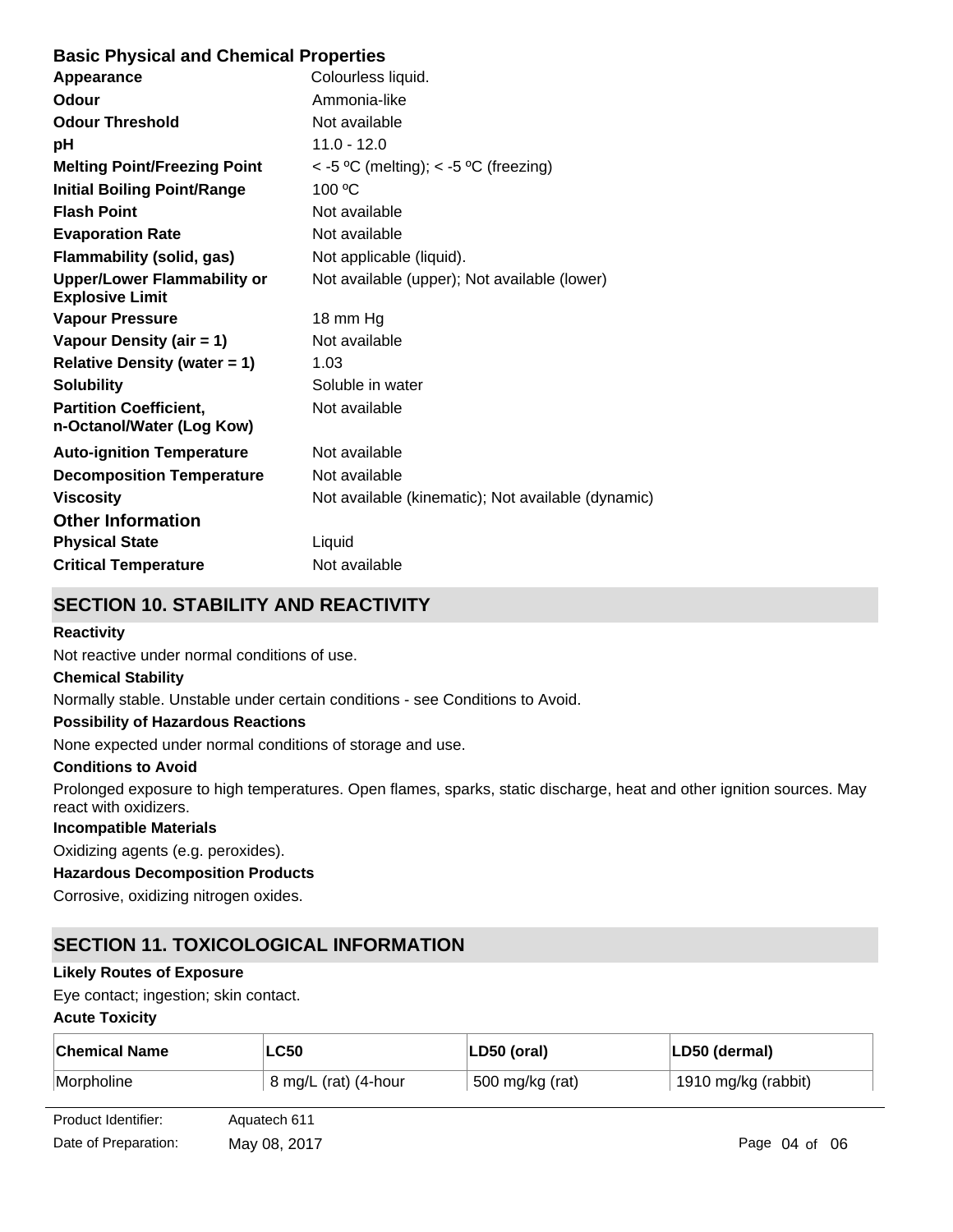|                                                                                                                                                                                                                                | exposure)                   |                 |               |
|--------------------------------------------------------------------------------------------------------------------------------------------------------------------------------------------------------------------------------|-----------------------------|-----------------|---------------|
| Sodium Molybdate                                                                                                                                                                                                               | Not available               | 520 mg/kg (rat) | Not available |
| LC50: No information was located.                                                                                                                                                                                              |                             |                 |               |
| LD50 (oral): No information was located.                                                                                                                                                                                       |                             |                 |               |
| LD50 (dermal): No information was located.                                                                                                                                                                                     |                             |                 |               |
| <b>Skin Corrosion/Irritation</b>                                                                                                                                                                                               |                             |                 |               |
| Human experience and animal tests show skin corrosion.                                                                                                                                                                         |                             |                 |               |
| <b>Serious Eye Damage/Irritation</b>                                                                                                                                                                                           |                             |                 |               |
| Human experience and animal tests show serious eye damage.                                                                                                                                                                     |                             |                 |               |
| <b>STOT (Specific Target Organ Toxicity) - Single Exposure</b>                                                                                                                                                                 |                             |                 |               |
| <b>Inhalation</b>                                                                                                                                                                                                              |                             |                 |               |
| No information was located.                                                                                                                                                                                                    |                             |                 |               |
| <b>Skin Absorption</b>                                                                                                                                                                                                         |                             |                 |               |
|                                                                                                                                                                                                                                | No information was located. |                 |               |
| Ingestion                                                                                                                                                                                                                      |                             |                 |               |
| No information was located.                                                                                                                                                                                                    |                             |                 |               |
| <b>Aspiration Hazard</b>                                                                                                                                                                                                       |                             |                 |               |
| No information was located.                                                                                                                                                                                                    |                             |                 |               |
| STOT (Specific Target Organ Toxicity) - Repeated Exposure                                                                                                                                                                      |                             |                 |               |
| No information was located.                                                                                                                                                                                                    |                             |                 |               |
| <b>Respiratory and/or Skin Sensitization</b>                                                                                                                                                                                   |                             |                 |               |
| No information was located.                                                                                                                                                                                                    |                             |                 |               |
| Carcinogenicity                                                                                                                                                                                                                |                             |                 |               |
| No information was located.                                                                                                                                                                                                    |                             |                 |               |
| No information was located for: Aspiration Hazard, Respiratory and/or Skin Sensitization, Development of Offspring,<br>Sexual Function and Fertility, Effects on or via Lactation, Germ Cell Mutagenicity, Interactive Effects |                             |                 |               |
| <b>SECTION 12. ECOLOGICAL INFORMATION</b>                                                                                                                                                                                      |                             |                 |               |

No information was located. No information was located. No information was located. There is no information available. This section is not required by WHMIS. No information was located. **Ecotoxicity Persistence and Degradability Mobility in Soil Other Adverse Effects Bioaccumulative Potential**

# **SECTION 13. DISPOSAL CONSIDERATIONS**

### **Disposal Methods**

This section is not required by WHMIS 2015. Recommended disposal methods are for the product, as sold. (Used material may contain other hazardous contaminants). Dispose of contents and container in accordance with local, regional, national and international regulations.

This section is not required by WHMIS 2015. Not regulated under Canadian TDG regulations. Not regulated under US

# **SECTION 14. TRANSPORT INFORMATION**